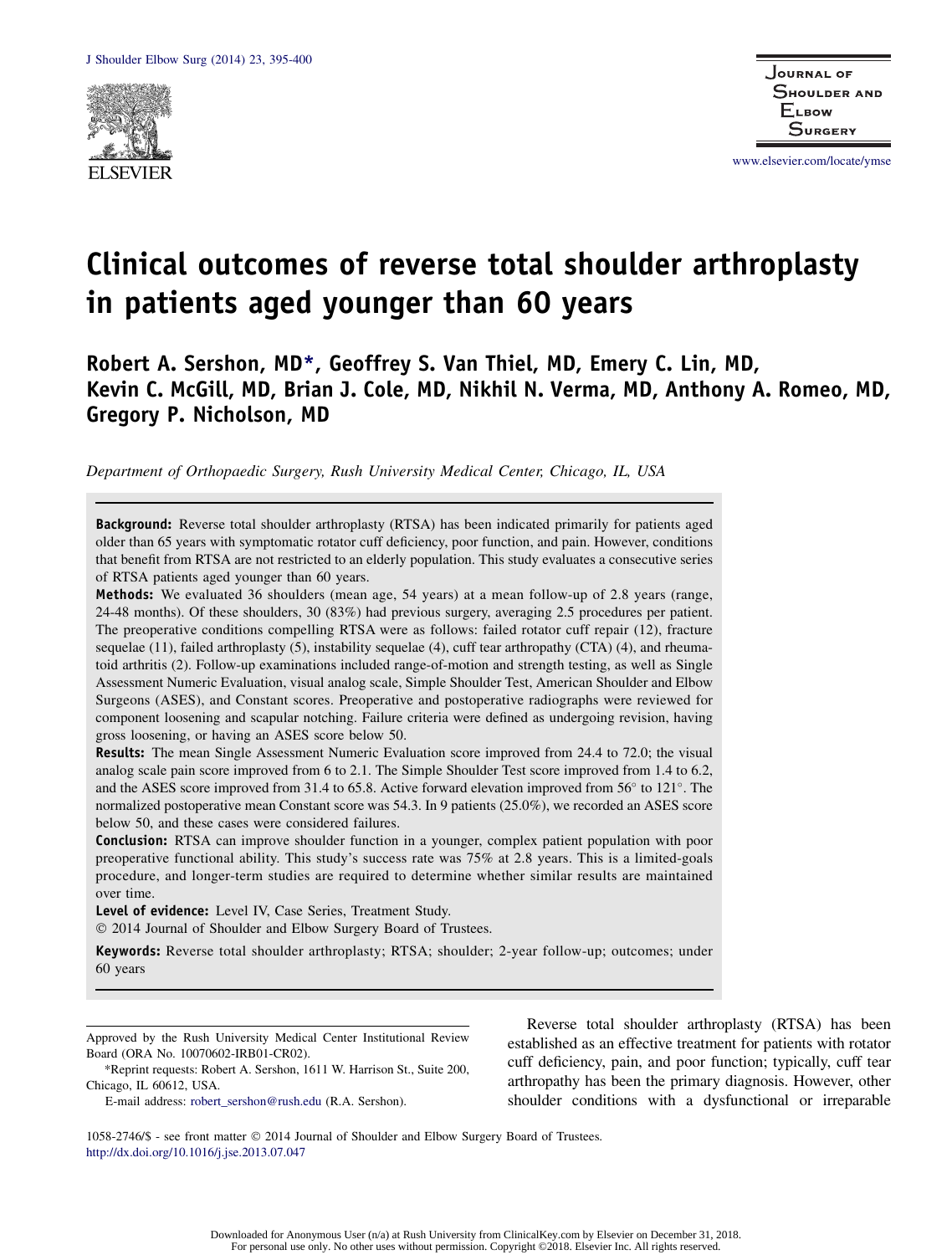rotator cuff and joint injury have been treated with RTSA.2,10,13,18,21,23 Outcomes have been shown to be correlated with the preoperative diagnosis and the indication for surgery. Wall et  $al^{23}$  showed that primary arthropathies result in better outcomes than post-traumatic etiologies or revision cases. Furthermore, Frankel and colleagues<sup>25</sup> described the use of RTSA in proximal humeral malunions, Cazeneuve and Cristofari<sup>4</sup> reported on outcomes for fracture treatment, and Holcomb et  $al<sup>12</sup>$  described successful use in the rheumatoid population. The reverse shoulder replacement has become a valuable tool for the shoulder surgeon and can be applied to a variety of pathologies.

Traditionally, the majority of RTSAs are performed in an older patient population with low functional demands on their shoulders.<sup>10,21</sup> However, the conditions that potentially benefit from an RTSA are not restricted to an elderly population. We consider the use of RTSA in patients with symptomatic irreparable rotator cuff deficiency, poor active elevation  $(<60^{\circ}$ ), pain, or joint injury (degenerative joint disease [DJD], existing implant, or fracture). Few studies in the literature specifically analyze the clinical outcome of RTSA in a younger  $( $60$  years)$ population. We hypothesize that younger patients will have improvements in function and pain profiles similar to those seen in an older patient population. The purpose of this study is to report the clinical outcomes (range of motion [ROM], strength, patient function) of patients aged younger than 60 years who underwent a primary RTSA. The preoperative clinical conditions that compelled consideration of an RTSA were evaluated, as were the preoperative diagnoses.

#### Methods

The records of all patients who had undergone RTSA between February 2007 and September 2009 were retrospectively reviewed. We identified 41 consecutive patients (42 shoulders) who met the study criteria. Six were lost to follow-up. The inclusion criteria were as follows: reverse shoulder arthroplasty and age younger than 60 years at the time of the RTSA surgery. Four fellowship-trained orthopaedic surgeons (G.P.N., A.A.R., N.N.V., and B.J.C.) performed all the surgeries in 1 high-volume clinical practice.

There were 36 shoulders available for follow-up (Table I), with a mean age of 54.4 years (range, 39-59.9 years). The mean followup was 2.8 years (range, 2-4.0 years). There were 24 female and 12 male shoulders. Of the 36 shoulders, 30 (83%) had previous surgery, with a mean number of procedures of 2.5 per shoulder (range, 1-7). The preoperative diagnostic conditions were as follows: failed rotator cuff repair (RCR) (12), fracture sequelae (open reduction internal fixation (ORIF), hemiarthroplasty, malunion) (9), failed arthroplasty (5), instability sequelae (locked dislocation with rotator cuff tear and post-dislocation DJD with rotator cuff tear) (4), CTA (4), and rheumatoid arthritis (2).

All procedures were performed through a standard deltopectoral approach. Reverse shoulder arthroplasty used a cemented or uncemented humeral component with a cemented glenoid implant. Patients were kept in a shoulder sling for 1 month with only passive ROM exercises allowed. They were allowed to use the arm in the sling for activities of daily living, but formal physical therapy for the shoulder was not performed. At 1 month, the sling was discontinued and closed-chain deltoid and teres minor exercises at home were initiated.

Patients meeting the study criteria were contacted to participate in the study. Operative reports and clinic notes were reviewed to identify factors of interest including previous procedures, mechanism of injury, diagnosis at the time of surgery, and concomitant procedures. Patients with Hamada criteria grade 1, 2, or 3 were considered to have an irreparable rotator cuff tear without arthritis. Patients with Hamada criteria grade 4 or 5 were considered to have cuff tear arthropathy. Patients were classified as having posttraumatic glenohumeral arthritis if they had glenohumeral arthritis and a history of a proximal humeral fracture.

Preoperative ROM of the problem shoulder, demographic information (age, sex, hand dominance, side of shoulder surgery), occupation, history of diabetes, and tobacco use were recorded. At follow-up, a shoulder examination was performed by a trained, independent observer assessing active and passive ROM and strength. ROM was assessed with a goniometer. Strength of forward flexion and external rotation was quantified with a manual muscle dynamometer (PowerTrackII; JTech Medical, Salt Lake City, UT, USA). Forward flexion strength was measured with the arm in the scapular plane while the patient was standing; external rotation strength was measured with the arm at the side and the elbow in  $90^{\circ}$  of flexion. The maximum value from 3 trials was used. This value was then divided by the power obtained from the other ''healthy'' arm to obtain a normalized value. The maximum normalized value allowed was 1.

Each patient was also given a postoperative questionnaire including 4 standardized assessment tools: Single Assessment Numeric Evaluation (SANE) score, pain score on a visual analog scale (VAS), Simple Shoulder Test (SST) score, and American Shoulder and Elbow Surgeons (ASES) score. A normalized Constant-Murley score was computed by calculating each patient's score by use of age- and sex-matched normal Constant-Murley scores reported in the literature.<sup>14</sup>

Preoperative and postoperative anteroposterior and axillary shoulder radiographs were reviewed by 2 independent observers. Preoperative radiographs were evaluated for rotator cuff dysfunction according to criteria described by Hamada et al.<sup>11</sup> Criteria described by Rispoli et al<sup>19</sup> were used to assess glenoid cartilage loss and glenohumeral subluxation.

The most recent postoperative radiographs were assessed for evidence of humeral component loosening, glenoid component loosening, scapular notching, osteoarthritis, fracture, and dislocation. Humeral component loosening was based on criteria described by Sperling et al, $^{22}$  where a humeral component was deemed "at risk'' for loosening if a lucent line greater than 2 mm in width was present in at least 3 of 8 zones or if 2 of 3 independent observers identified migration or tilt of the component. Glenoid component loosening was based on the 6-part grading scale described by Lazarus et al.<sup>15</sup> Scapular notching is a defect of the bone in the inferior region of the glenoid component. It was assessed based on the 4-part grading scale described by Sirveaux et al.<sup>21</sup>

Preoperative and postoperative ROM and scores were compared with paired tests for all patients.  $P < .05$  was considered statistically significant. Clinical failure criteria were defined as a revision, gross loosening of a component, or an ASES score below 50.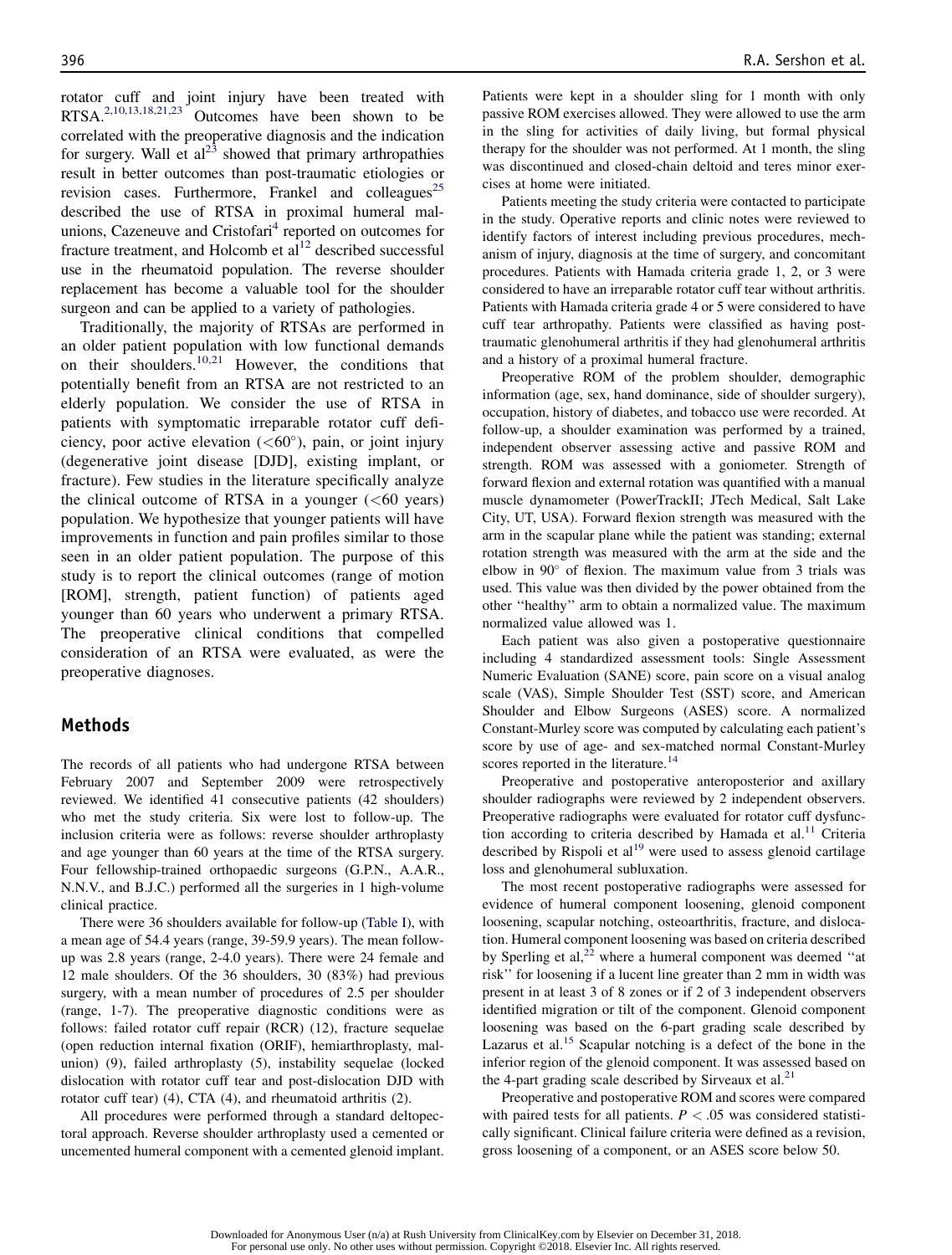Table I Patient demographic characteristics

|                     | Data (n $=$ 36) |
|---------------------|-----------------|
| Age $(y)$           | 54.4 $\pm$ 3.8  |
| Male                | 33.3%           |
| Dominant arm injury | 59%             |
| Job injury          | 21%             |
| <b>Diabetes</b>     | 19%             |
| Tobacco history     | 50%             |
| Legal claim         | 6%              |

## Results

Table I shows demographic information for the cohort. At the time of surgery, 22 patients had been working; at the time of follow-up, 12 (54.5%) of these patients were currently working, although 1 had switched to a desk job.

Table II summarizes the preoperative and postoperative data. Postoperative SANE, VAS, ASES, and SST scores and forward flexion were all significantly improved from preoperative values ( $P < .05$ ). The mean active elevation improved from  $56^{\circ}$  to  $121^{\circ}$ , and  $82\%$  of patients were able to actively elevate above 90°. The ASES score significantly improved from a preoperative mean of 31.4 to a postoperative mean of 65.8. There were, however, 9 patients with ASES scores below 50, and these cases were classified as clinical failures.

Preoperative and postoperative radiographic findings are shown in Tables III, IV, and V. Radiographic follow-up imaging was available for 33 patients (91.6%), averaging  $2.8 \pm 1.0$  years (range, 0.5-4.5 years). We classified 1 patient (3.0%) as at risk for humeral component loosening, and this patient had an ASES score of 23. No patients were found to have radiographic signs of glenoid component loosening. No radiographic lucencies were present in 24 patients (72.7%), whereas 9 patients (27.3%) had grade 1 radiolucency. No patients were found to have grade 2 radiolucency or higher. Evidence of grade 1 scapular notching was present in 6 patients (18.2%). There was no correlation between preoperative or postoperative radiographic findings and clinical outcomes.

Six patients had major complications, as summarized in Table VI. Three patients had revisions at 2 months, 6 months, and 2.8 years postoperatively. Patient 1 had a significant history of multiple shoulder surgeries, including 4 nonunions of a humeral fracture that required a large proximal humeral allograft affixed with a locking intramedullary nail. The patient lacked attachments from the rotator cuff to the proximal humerus and had severe anterosuperior instability. The surgery was a 2-part procedure: (1) the intramedullary nail was removed before surgery and the wound was allowed to heal, and (2) the patient was re-evaluated and underwent a long-stem RTSA. Postoperatively, the patient was placed in an abduction pillow for 4 to 6 weeks. However, while in the hospital, the patient required a chest radiograph, and his arm

**Table II** Comparison of preoperative and postoperative shoulder function among 36 patients

|                     | Preoperative    | Postoperative   |
|---------------------|-----------------|-----------------|
| <b>SANE</b> score   | $24.4 \pm 14.3$ | $72.0 \pm 20.9$ |
| VAS score           | $6.0 \pm 3.1$   | $2.1 \pm 2.0$   |
| ASES score          | $31.4 + 18.4$   | $65.8 \pm 20.6$ |
| SST score           | $1.4 \pm 1.6$   | $6.2 \pm 3.7$   |
| Constant score      |                 | 54.3 $\pm$ 18.9 |
| FE $(°)$            | $57 + 28$       | $121 + 46$      |
| $FE > 90^\circ$     | 19%             | 82%             |
| ER $(^\circ)$       | $23 + 19$       | $30 \pm 17$     |
| FE strength $(\% )$ |                 | $75.0 \pm 25.5$ |
| ER strength (%)     |                 | $70.0 \pm 31.4$ |

ER, External rotation; FE, forward elevation.

 $P < .05$  for all comparisons.

| Table III<br>Findings on preoperative radiographs |           |
|---------------------------------------------------|-----------|
| Measure                                           | $n$ (%)   |
| Hamada                                            |           |
| Grade 1                                           | 3(11.1)   |
| Grade 2                                           | 14 (51.9) |
| Grade 3                                           | 4(14.8)   |
| Grade 4                                           | 6(22.2)   |
| Glenoid erosion                                   |           |
| None                                              | 0(0)      |
| Mild                                              | 9(33.3)   |
| Moderate                                          | 12 (44.5) |
| Severe                                            | 6(22.2)   |
| Glenoid subluxation                               |           |
| None                                              | 0(0)      |
| Mild                                              | 4(14.8)   |
| Moderate                                          | 8(29.6)   |
| Severe                                            | 15(55.6)  |

was removed from the abduction pillow and extended. The shoulder was then found to be dislocated at his 2-week follow-up visit. After repeated dislocations, it became apparent that the shoulder would not remain stable, and the patient underwent revision to a large-head hemiarthroplasty.

Patient 2 had a history of progressive shoulder pain with rotator cuff deficiency, as well as adaptive changes on the humeral head. Postoperatively, the patient was immobilized appropriately and underwent home therapy. At 3 months postoperatively, the patient began having subluxation with horizontal extension or abduction–external rotation. Subluxation was unable to be reproduced on fluoroscopy. The patient was placed in an abduction pillow, but subluxation continued. It was believed that the myofascial sleeve had been stretched and a revision to a larger glenosphere for extra stability was necessary. This patient has subsequently remained stable with no pain and active elevation of greater than  $130^\circ$ .

Patient 3 had a history of failed hemiarthroplasty for fracture fixation. The patient did well after RTSA until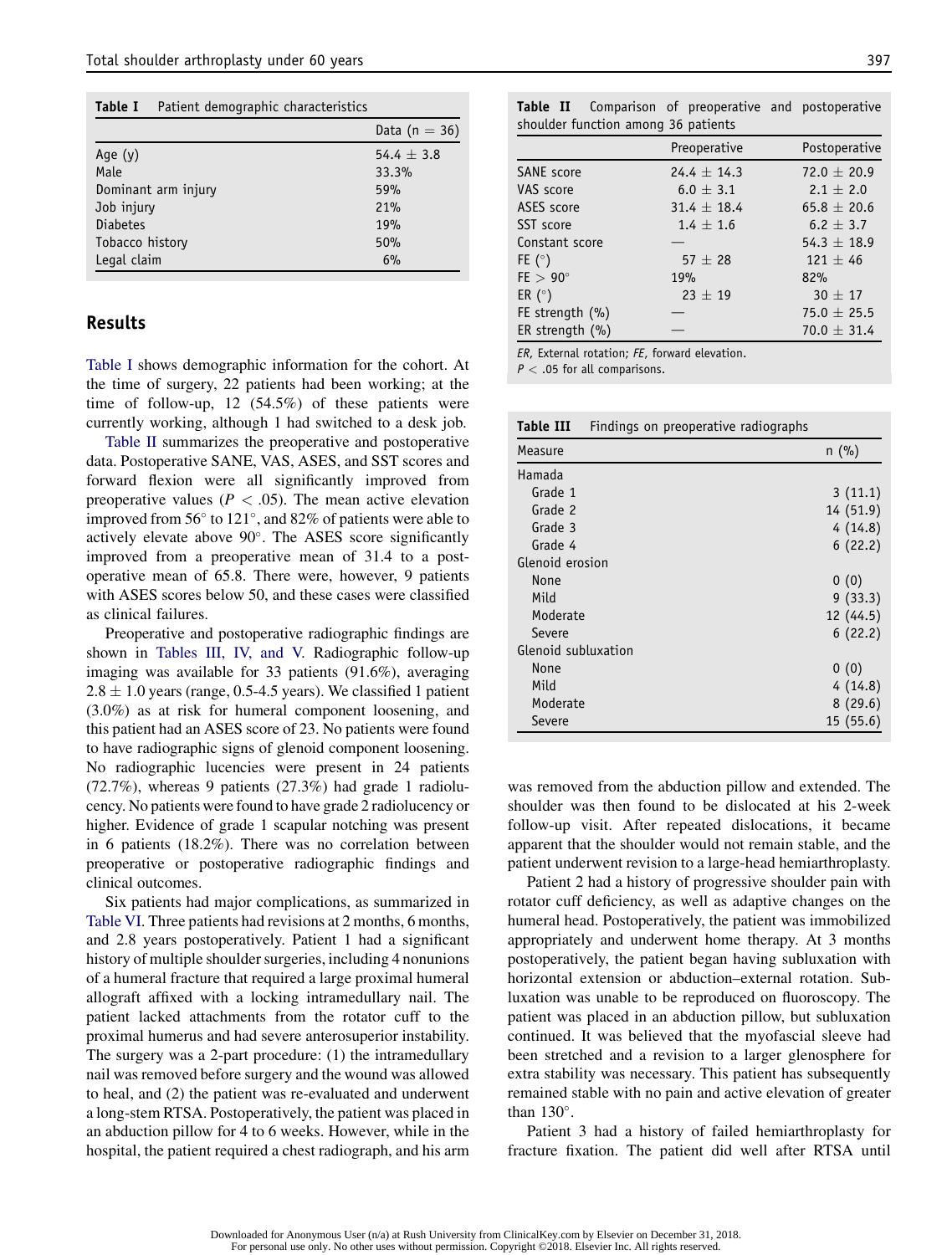Description n (%) Grade 0 No radiolucency 24 (72.7) Grade 1 Radiolucency at superior or inferior fringe 9 (27.3) Grade 2 Incomplete radiolucency 0 (0) Grade 3 Complete radiolucency <2 mm around keel  $0(0)$ Grade 4 Complete radiolucency >2 mm around keel  $0(0)$ Grade 5 Gross loosening 0 (0)

Table IV Grading scale for radiolucencies about keeled glenoid components

Grades 0 and 1 are defined as ''better cementing'' and grades 2 and 3 as ''worse cementing'' on early postoperative follow-up.

Table V Scapular notching grades for patients after (reverse) total shoulder arthroplasty

|         | Description                        | $n$ (%) |
|---------|------------------------------------|---------|
| Grade 0 | No defect                          | 27(90)  |
| Grade 1 | Defect confined to pillar          | 6(18.2) |
| Grade 2 | Defect in contact with lower screw | 0(0)    |
| Grade 3 | Defect over lower screw            | 0(0)    |
| Grade 4 | Defect extends under baseplate     | 0(0)    |

Table VI Complications, time from surgery, and treatments

| Complication                    | Time from<br>surgery | Treatment                                  |
|---------------------------------|----------------------|--------------------------------------------|
| Recurrent<br>dislocations       | $2 \text{ mo}$       | Revision to large-head<br>hemiarthroplasty |
| <b>Recurrent</b><br>subluxation | 6 mo                 | Revision to larger<br>glenosphere          |
| Traumatic<br>dislocation        | 2.8 <sub>V</sub>     | Revision with resection<br>arthroplasty    |
| <b>Traumatic</b><br>dislocation | 1 wk                 | Open reduction                             |
| Periprosthetic<br>fracture      | Intraoperatively     | Long-stem RTSA, cerclage<br>wires          |
| Acromion<br>fracture (fall)     | 4 mo                 | Nonoperative                               |

a traumatic dislocation at 2.8 years postoperatively. The patient did not seek medical attention until 4 months after the dislocation of the RTSA. The shoulder was chronically dislocated and required removal of components to a modular oncologic bipolar hemiarthroplasty. Nine weeks after revision hemiarthroplasty, the shoulder dislocated again. Proximal modular components were removed, and a resection arthroplasty was performed.

#### **Discussion**

RTSA has shown clinical efficacy in the setting of a degenerative or dysfunctional rotator cuff–deficient shoulder. Specifically, RTSA has been shown to reliably resolve pain and restore function in patients with rotator cuff arthropathy, $1,10,18,21$  and encouraging results have been shown at up to 2 years in patients with rheumatoid arthritis.<sup>12,18</sup> Furthermore, a variety of studies have analyzed and shown good outcomes of RTSA for severe bone loss, multi-part fractures in the elderly, failed fracture fixation, and revision shoulder arthroplasty.<sup>3,21,23,24</sup> However, to our knowledge, all previous literature either has focused on an elderly patient population or has not segmented results based on patient age. As surgeons are more frequently faced with younger patients who could benefit from RTSA and as the indications for RTSA continue to expand, the patient population treated continues to expand. This study reports on the clinical and radiographic results at midterm follow-up (mean, 2.8 years) in young patients (aged  $<60$  years) with an RTSA.

To our knowledge, there have been few reports that directly deal with reverse arthroplasty in a younger patient population, specifically those younger 60 years. A recent retrospective study of 41 patients aged younger than 65 years by Ek et al<sup>8</sup> found that RTSA in younger patients provides subjective improvement of overall shoulder function maintained up to 10 years after treatment. In comparison to our study, they reported a similar postoperative mean Constant score (57 vs 54.3) but with higher complication rates (37.5% vs 13.9%) and lower overall implant survivorship (75% vs 91%). Likewise, a recent multicenter retrospective cohort study by Dillon et  $al<sup>7</sup>$ focused on shoulder arthroplasty in 504 patients aged 59 years or younger versus 2,477 patients aged 60 years or older, with a mean follow-up of 2.2 years. They reported a 2 times higher risk of revision arthroplasty in patients aged 59 years or younger at early follow-up when compared with an older population. Furthermore, the study suggests that its findings support those of Guery et al,  $10$ who recommend avoiding RTSA in patients aged younger than 70 years when possible. However, only 6 patients aged 59 years or younger received RTSA, with the remainder undergoing primarily hemiarthroplasty and total shoulder arthroplasty (TSA).

Concerning information can be extrapolated from the study by Favard et al<sup>9</sup> that may have applicability for a young patient. In this report, 489 patients with a reverse prosthesis were reviewed with 2, 5, 7, and 9 years' follow-up. Under the care of world-renowned shoulder surgeons, the complication rate was 18%, with a 10-year survival rate of 89%. The authors also showed a relative decline in function with longer follow-up. The Constant-Murley score in patients with more than 9 years' follow-up was significantly lower than that in those with fewer than 5 years' follow-up. Humeral, glenoid, and scapular notching was also present in 39%, 32%, and 50%, respectively, of patients with more than 9 years' follow-up. The authors conclude that these results are concerning for the longevity of the reverse prosthesis and it should be used with caution in a younger patient population.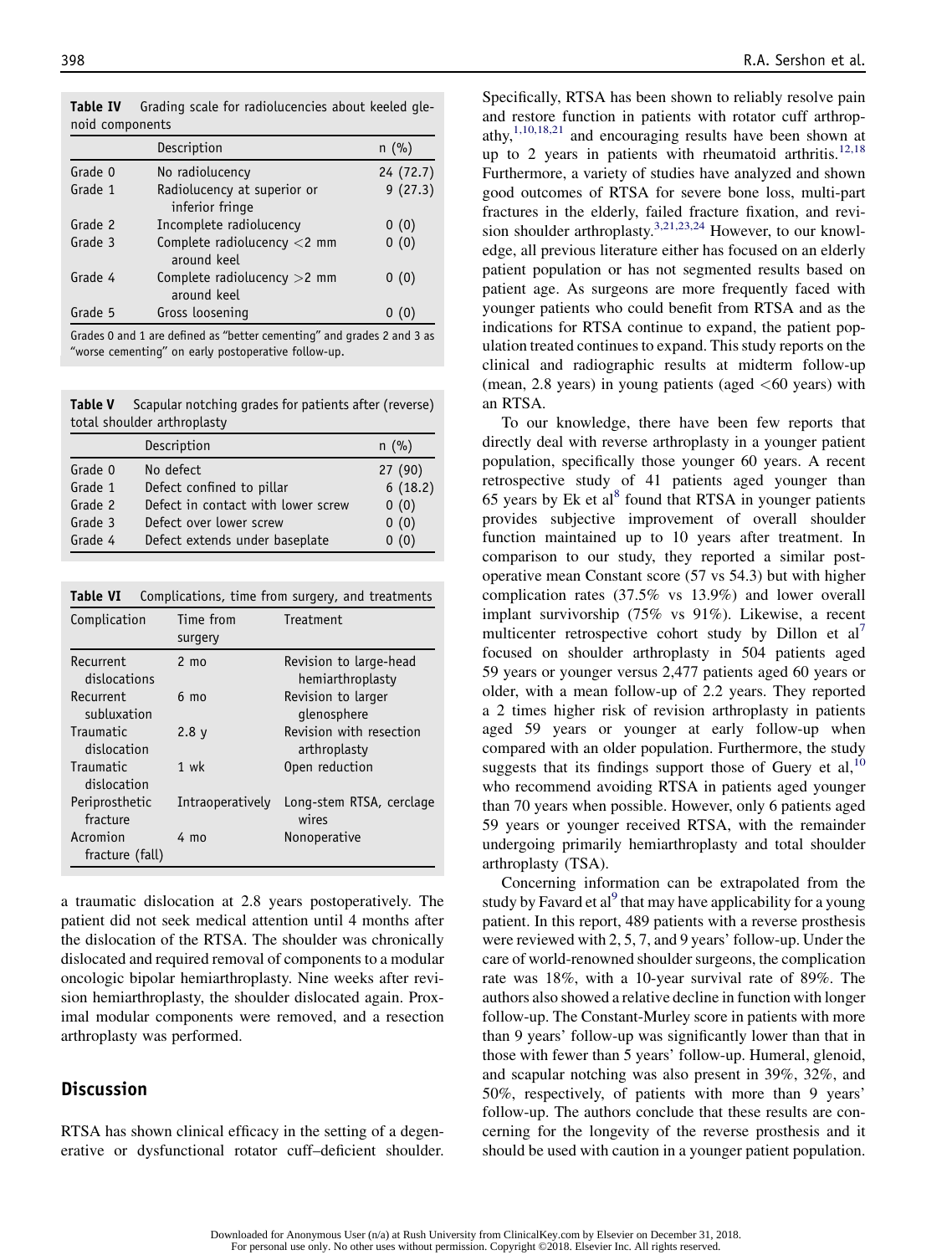Zumstein et  $al^{26}$  further illustrated these potential issues in a systematic review that found rates for problems, complications, reoperations, and revisions after RTSA of 44%, 24%, 3.5%, and 10%, respectively.

De Wilde et  $al^{5,6}$  have looked at the results of reverse arthroplasty in younger patient populations with specific etiologies: tumor resection and failure of previous arthroplasty. They reported promising results, but the sample size was low (4 patients and 5 patients). Rittmeister and Kerschbaumer<sup>20</sup> studied 4 younger patients in a sample of 8 patients with advanced rheumatoid arthritis. One of these patients had failure and removal of the prosthesis whereas the other 3 went on to have good results at a mean of 54 months. However, the patient populations in these studies were small and are not representative of a general reverse patient population.

As expected, our patients had fewer arthritic changes than are typically seen in an older population. Seventyeight percent of patients had Hamada grade 1, 2, or 3, which is higher than reported in other studies. $2.23$  The postoperative complication rate in this study (13.9%) is similar to previously reported rates.<sup>17,23</sup> We also obtained similar survival results, with an overall implant survival rate of 91%. However, when an ASES score below 50 is considered an endpoint, the survival rate decreases to 75%.

Furthermore, the normalized postoperative Constant score (mean, 54.3) reported in our study was similar to that in studies by Wall et  $al^{23}$  (mean, 59.7), Ek et al<sup>8</sup> (mean, 57), and Boileau et al<sup>1</sup> (mean, 55.8). Likewise, the postoperative ASES score of 65.8 is within the range of scores reported in other studies.<sup>2,16,17</sup> Our results for the 11 patients classified as having irreparable rotator cuff tears without glenohumeral arthritis (VAS score, 1.7; ASES score, 71.8; SST score, 7.4) correspond well with the results of older patients (mean age, 71 years) with the same etiology on whom Mulieri et  $al<sup>17</sup>$  reported (VAS score, 1.9; ASES score, 75.4; SST score, 6.5). Furthermore, our results for the 9 patients treated for failed arthroplasty (VAS score, 1.8; ASES score, 66.4; SST score, 5.5) compare favorably with the results of older patients (mean age, 69 years) with the same etiology in a study by Levy et al<sup>16</sup> (VAS score, 2.44; ASES score, 52.1; SST score, 2.6).

Wall et  $al^{23}$  reported that patients with revision arthroplasty and post-traumatic glenohumeral arthritis had significantly worse postoperative outcomes in comparison to cuff arthropathy and massive rotator cuff tear patients. We did not find that postoperative scores differed significantly statistically between groups. However, 7 of 19 patients (37%) with a revision arthroplasty, post-traumatic glenohumeral arthritis, or humeral malunion from failed fracture fixation were considered clinical failures, as compared with 3 of 14 patients (21%) with CTA or irreparable rotator cuff tears.

In our patients, the improvement in active forward flexion (from  $56^{\circ}$  to  $121^{\circ}$ ) was similar to or greater than the improvement in the studies by Wall et  $aI^{23}$  (from 86 $^{\circ}$  to 137°), Boileau et al<sup>2</sup> (from 82° to 123°), Mulieri et al<sup>17</sup> (from 53 $^{\circ}$  to 134 $^{\circ}$ ), and Levy et al<sup>16</sup> (from 38 $^{\circ}$  to 72 $^{\circ}$ ).

Postoperatively, the shoulder with the prosthesis had 70% to 75% of the strength in forward elevation and external rotation of the ''healthy'' arm. More than 75% of patients regained strength in forward elevation and external rotation to at least 50% of their uninjured arm.

Our low postoperative rates of gross glenoid or humeral loosening  $(3.0\%)$  are similar to rates in other studies.<sup>2,8,16,17,23</sup> The incidence of scapular notching (18.2%) is much lower than rates reported by Boileau et al<sup>2</sup> (74%), Ek et al<sup>8</sup> at 2 to 5 years (46%), and Wall et al<sup>23</sup> (50.7%) but is similar to the rate in the study by Mulieri et  $al<sup>17</sup>$  only looking at patients with preoperative Hamada grade 1, 2, or 3 (13%).

This study has some limitations. The retrospective design prevents a direct comparison between RTSA and other treatments for the included etiologies. All the procedures were performed by 4 experienced shoulder surgeons at 1 institution; less experienced surgeons may not obtain the same outcomes. In addition, the minimum follow-up duration of 18 months is relatively short for a reverse total shoulder replacement, and much longer follow-up is required for these young patients.

To our knowledge, this study is the first reported series of clinical outcomes of RTSA in younger patients. This is a patient population that is growing in both size and importance as the indications for reverse arthroplasty continue to expand. This patient population aged younger than 60 years was complex, with very poor function, previous surgery, fractures, and/or instability sequelae. In addition, this population had clinical conditions that combined rotator cuff deficiency, poor active elevation, joint damage, and pain that led to severe shoulder dysfunction. Anterosuperior instability or escape was also present in this group. Functional compromise was significant, and patients desired to use their hand away from their body from waist to chest level for simple activities of daily living. Thus, there are very few options to provide this functional ability besides RTSA, especially in a complex population in which 83% of patients had previous shoulder surgery.

These patients can be expected to have higher functional levels and require longer implant survival when compared with the more traditional elderly patient. In this study, patients aged younger than 60 years had significant functional increases and decreases in pain compared with preoperative scores at a mean follow-up of 2.8 years. However, of notable concern is that clinical results have been shown to deteriorate after 6 to 8 years. Thus, although our midterm results show good survivorship (91%), an acceptable complication rate (13.9%), and improved functional scores, longer-term follow-up is certainly necessary in this younger patient population.<sup>10</sup>

## Conclusion

The results of this study indicate that RTSA in patients aged younger than 60 years provides pain relief and